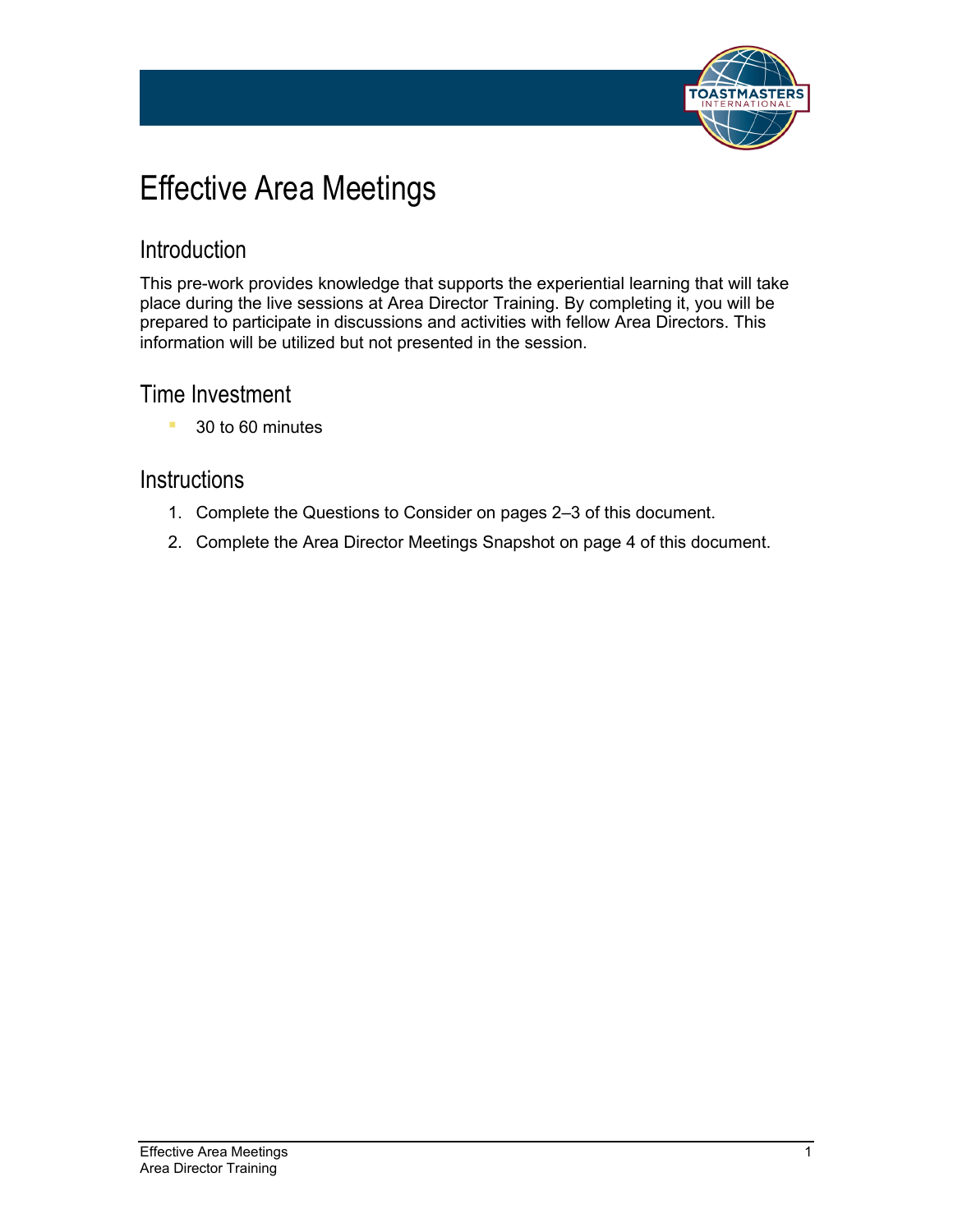## Meetings: Questions to Consider

Answer the questions below.

Think back to a meeting you attended recently in which you felt really engaged. Describe the meeting below in detail.

What did the facilitator leading the meeting do that worked well and helped you feel more engaged?

Continue on next page.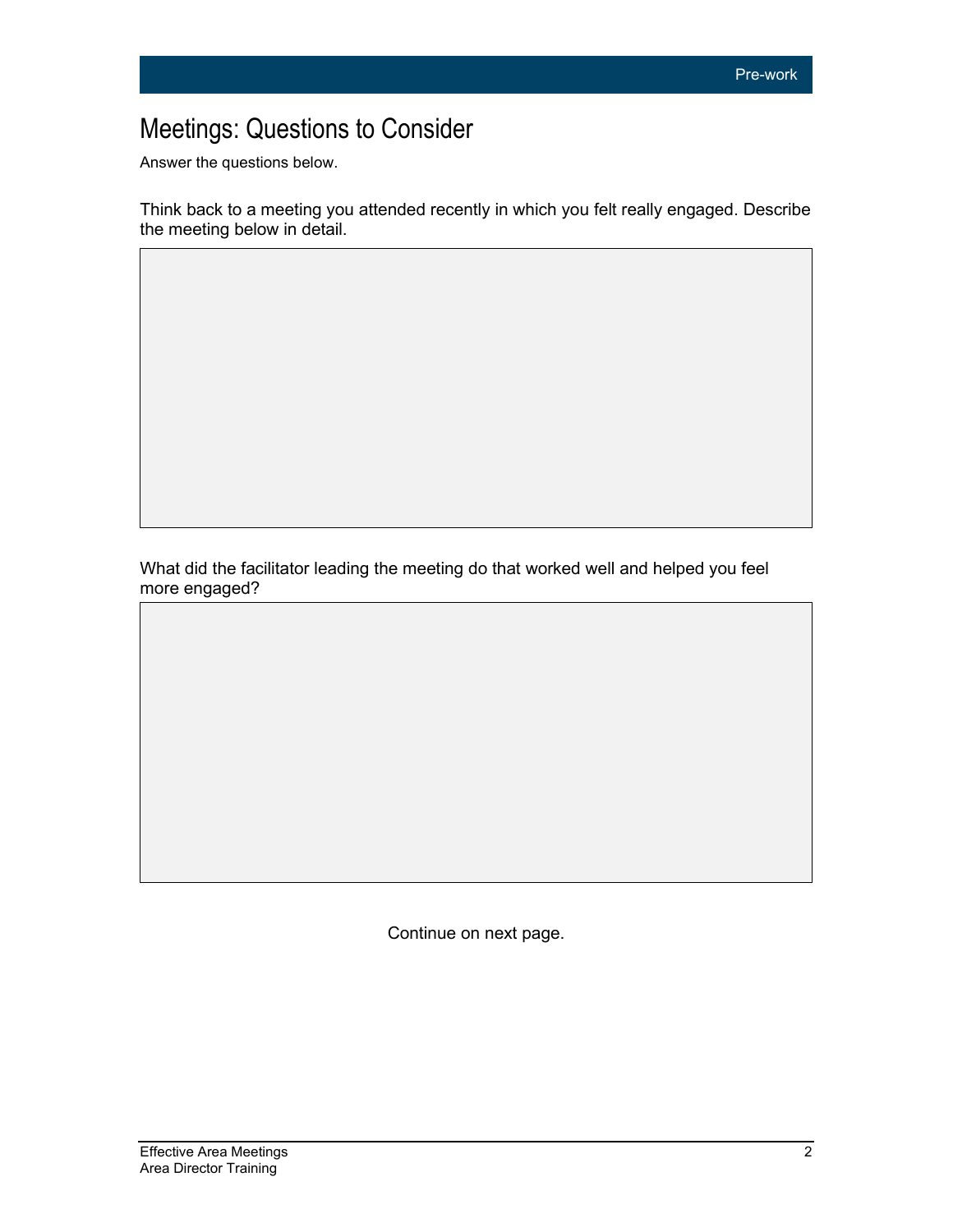Think back to a meeting you attended recently in which you felt bored and not engaged. Describe the meeting below in detail.

What could the facilitator leading the meeting have done to help you feel more engaged?